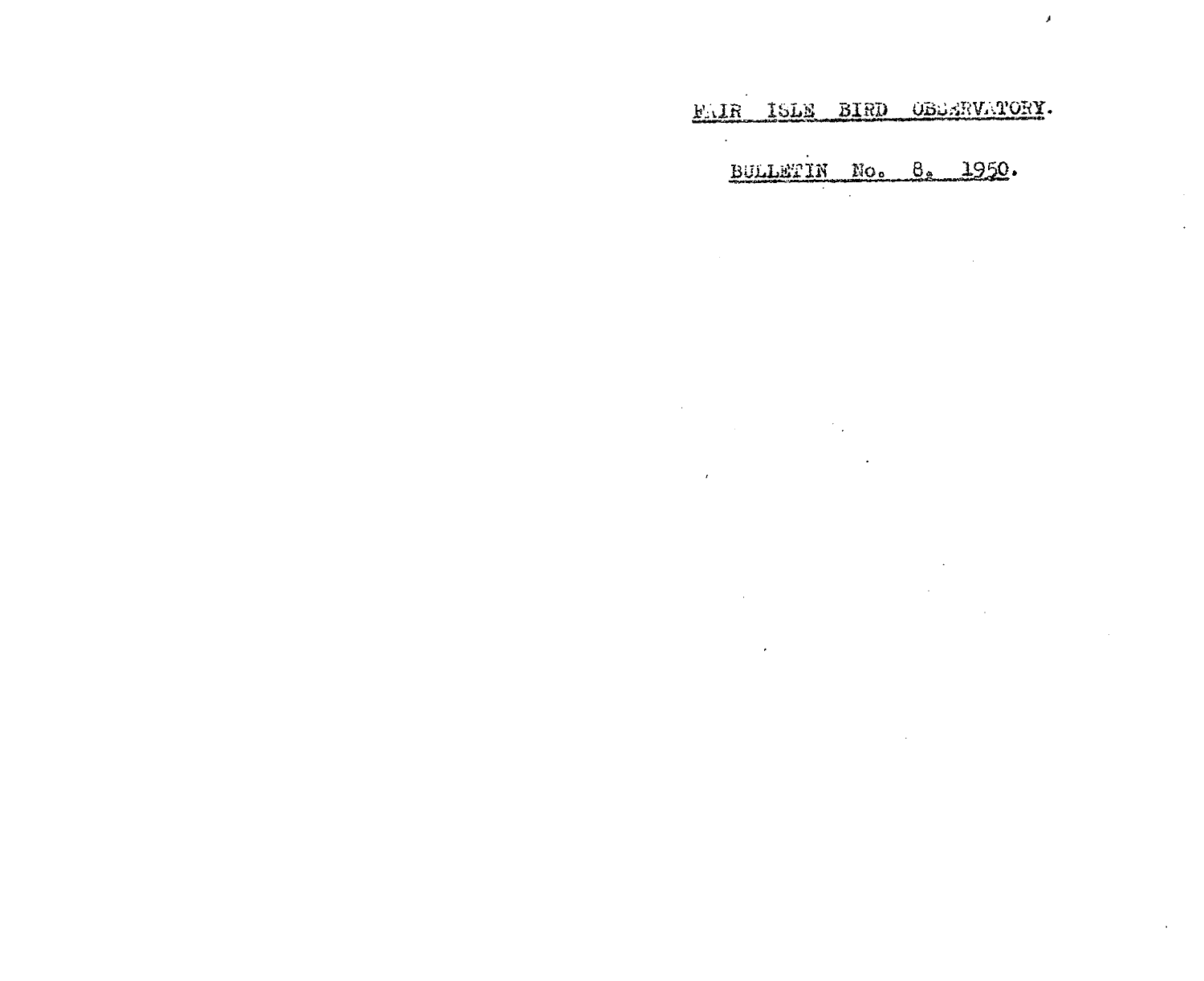#### FAIR **ISLE** BIRD OBSERVATORY.

### BULLETIN No. 8. 1950.

# 1. October Migrants.

The wind was SE, on September 30-October 1st and brought in a few interesting birds. This was succeeded on 2-3rd by a westerly gale, shifting to light SE. on the afternoon of the 3rd. The wind continued easterly until 5th, when it veered  $S_{\mathbb{U}}$ . late in It blew a strong gale from SW. on 7th. the day and increased. There was slight moderation, then a gale from NW. on lith. A sudden shift to SE. occurred on 13-14th, bringing in migrants, and the wind then became moderate SW., increasing to a westerly gale on 17th and veering NW., with only little moderation until it fell away to force 2 on the 20th and veered still more to On the 21st  $\sim$  the day of the first big "rush"  $\sim$  the reach NE. direction was  $SE_{o,p}$  and  $SSE_o$  next day, A light northerly wind<br>was blowing on the 23rd, and from the 24th down to the end of the month there was a moderate SE. or SSE. wind bringing large numbers of Blackbirds, Fieldfares, Woodcocks and other birds.

The systematic list deals only with the more important birds and is not a complete list of the species recorded.

REDPOLLS. A Carduelis  $\mathbb{F}_{\alpha}$  flammea on October 3rd and one or two between 18-20th. Two Carduelis f. rostrata in the Springfield cabbage=garden on 5-6th. Two Carduelis hornemanni were reported by James A. Stout on 26th.

Pyrrhula p. pyrrhula. NORTHERN BULLFINCH.  $JamesA<sub>o</sub>$ Stout saw one on the hill on 26th, and Pat Robertson took a female in the Gully Trap on November 4th.

Fring111a coelebs. First, October 3rd. CHAFFINCH, There was a small mixed flock next day, and varying numbers in the stubbles afterwards. Marked increases were noted on 13th and 14th, 16th (sexes about equal in a flock of 50) and 22nd=23rd. A number were trapped and retrapped in seed-baited Potters, showing interesting increases in weight during their stay.

CHAFFINCHES/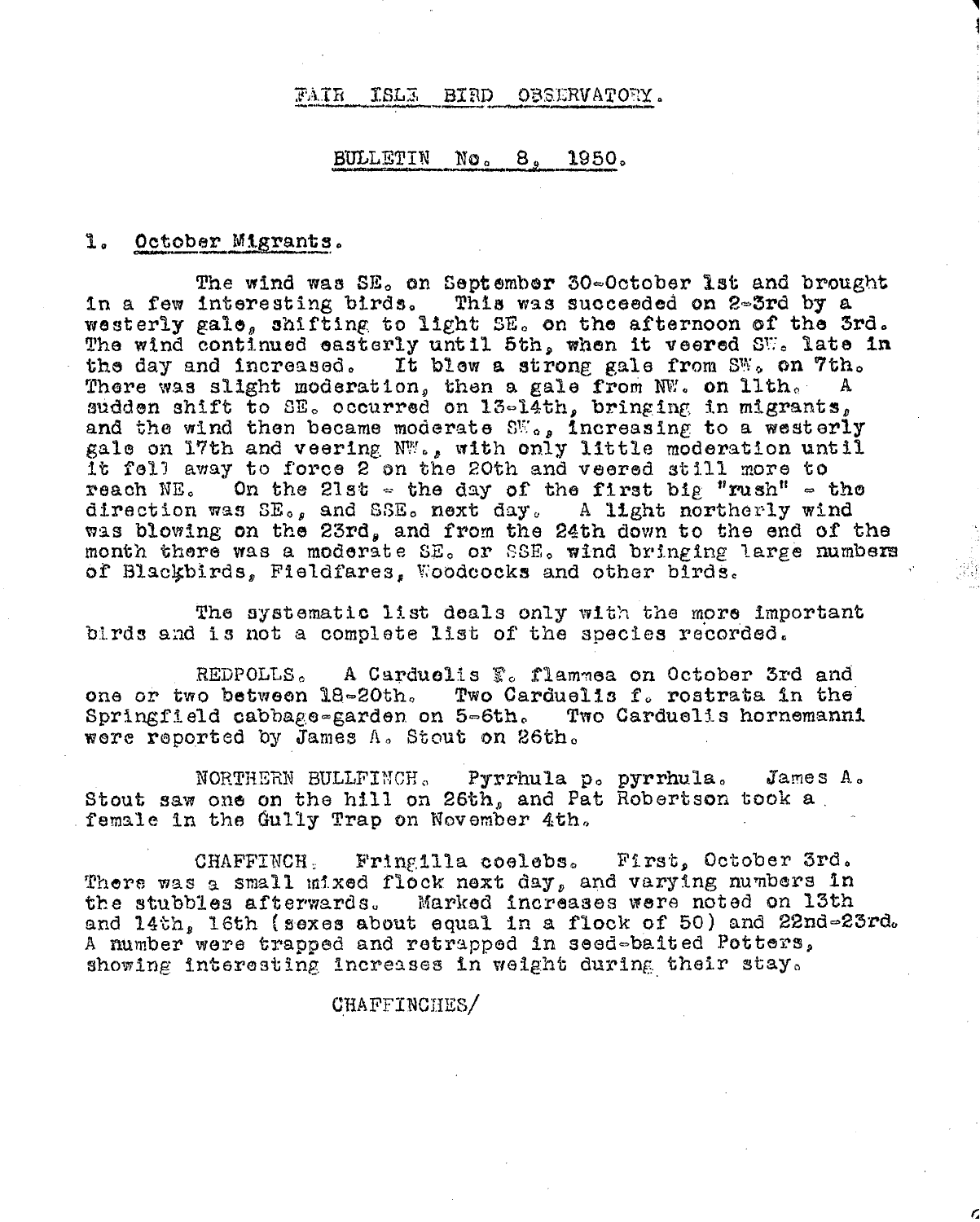CHAFFINCHES.

 $2^{\circ}$ 

|                                                                                                                            |                                                                           | Initial<br>Trapping.                                                                                                    |                                                                                                |                |                              |    |                 |           | Gain in Weight after n days. |                                    |           |                      |    |     |      |                     |           |     |
|----------------------------------------------------------------------------------------------------------------------------|---------------------------------------------------------------------------|-------------------------------------------------------------------------------------------------------------------------|------------------------------------------------------------------------------------------------|----------------|------------------------------|----|-----------------|-----------|------------------------------|------------------------------------|-----------|----------------------|----|-----|------|---------------------|-----------|-----|
| Ring No. Sex, Date                                                                                                         |                                                                           |                                                                                                                         | Weight                                                                                         | $\overline{2}$ | 3                            |    | 5.              | 61        |                              |                                    |           |                      |    |     |      | $\lfloor 5 \rfloor$ | <b>16</b> | -16 |
| 1093.<br>L.,<br>L. 1103<br>[. 1120.<br>L. 1128<br>$\tt L$ . 1129.<br>$\sim$ 1130.<br>L. 1131.<br>$\tt L_o$ 1135<br>L. 1136 | O<br>$\bullet$<br>$\circ$<br>$\circ$<br>O<br>$\circ$<br>$\circ$<br>O<br>O | 13.5<br>15. x.<br>$13. x_0!$<br>$22$ <sub>o</sub> $x$ <sub>o</sub> $\vert$<br>23.7c<br>23.7<br>23. x<br> 24.5x <br>24.8 | 77.7<br>20.7<br>19,35<br>29,98<br>$20.57$ $3.6$<br>20.992.<br>$3^{\circ}$ 61<br>19,95<br>19,38 | O              | O/O <sub>5</sub><br> 2.7 3.4 | O) | 5,2<br>12.<br>Λ | 21<br>1,2 | $ \mathcal{2}_A $            | $ 8^{\circ}\!\!\mathrm{S} $<br>5.9 | 7s<br>0.5 | 3,3 5,2 5,9 <br> 3.9 | 55 | 1.7 | 4, 3 |                     |           | r 6 |
|                                                                                                                            |                                                                           |                                                                                                                         |                                                                                                |                |                              |    |                 |           |                              |                                    |           |                      |    |     |      |                     |           |     |

BRAMBLING. Fringilla montifringilla. Rather few this Four on 19th, and about 20 with the Chaffinches from 23rd.  $\gamma$ ear. Some were caught in seed-baited Potters in early November: one, transported two miles for ringing, was retrapped in the original haunt two days later.

LAPLAND BUNTING. Calcarius Lapponicus. One or two at the beginning of the month, on the moor; at least three among Skylarks in the stubbles from 23-25th.

SNOW BUNTING. Plectrophenax nivalis. Nothing like last year's numbers, - fifty fairly regularly in the fields, with increas: ses on 21-22nd. Two males trapped were compared with skins of the typical and Iceland races and were found to be the nominate form.

Lullula arborea. A single very delightful WOODLARK. and confiding bird caught itself in the Gully Trap after I had gone to some trouble to set a battery of Potters on its favourite feeding ground 100 yards away! It was here 29-31st.

Those in the stubbles SKYLARK. Alauda arvensis. received increases on 19th and 21%22nd.

> Eremophila alpestris. One on 27th. SHORE LARK.

GREAT GREY SHRIKE. Lanius excubiter. A wingle-speculum bird at Vaadal on 26th.

FLYCATCHERS. We trapped our one Muscicapa striata of the year on October 1st. A first-winter male M. parva was got in the Gully on 13th and a single M. hypoleuca was seen next day.

GOLDCREST/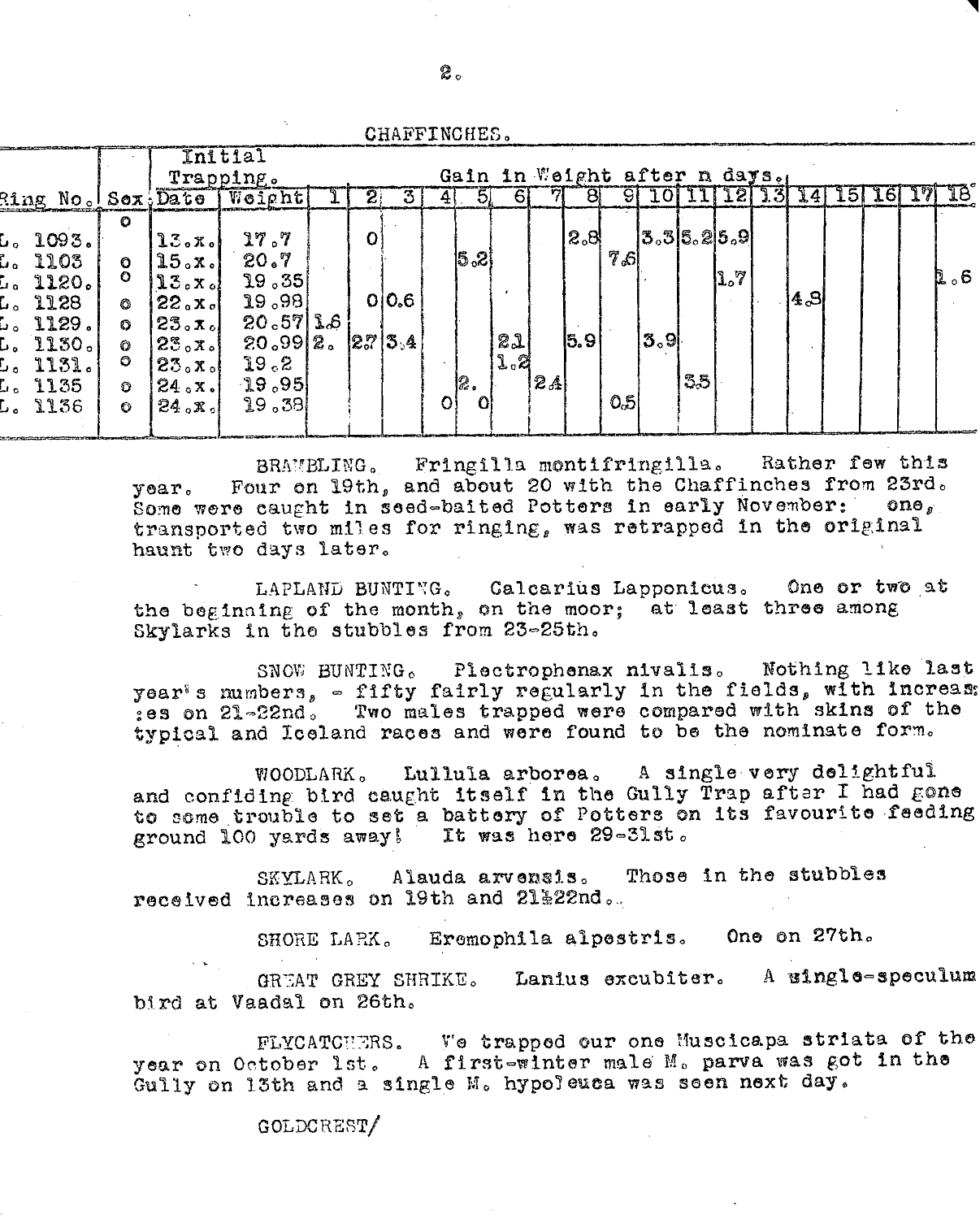GOLDCREST. Regulus regulus. Six were feeding on a lichen-encrusted cliff at Duttfield on 23rd, and about this time large mambers were said to be on the west-side cliffs.

LEAF-WARBLERS. The last Phylloscopus trechilus was Close views of very probable Ph. collybita recorded on 3-4th. tristis were had at Duttfield on 23rd, showing a grey-brown mantle contrasting with the warmer brown head in the strong sunlight (so that sometimes the bird seemed to have a "cap"), no yellow beneath, very whitish superciliary stripe, and black legs. Another Phyllo: sscopus, undetermined, was at North Haven the same morning.

YELLOW-BROWED WARBLER. Ph. inornatus. Two on October lst, one of which had been ringed a week before and had remained in and about the Gully. Another on 6th: like others watched this Autumn, this bird had a double callenote "wees-weest" as well as the usual monosyllabic one.

BARBED WARBLER and GARDEN WARBLER. A first-Winter Sylvia nisoria arrived on October 1st, and a late S. borin was trapped on 15th.

BLACKCAP. Sylvia a-tricapilla. Three on 2nd, two on 6th and singly on 15th and 23rd. Adult males were trapped on 25th and 31st.

FIELDFARE. Turdus pilaris. Unusually large flocks came The species was first seen on 15th, but apart from in this year. an odd bird with the Redwings there was no real influx until 2lst, and this was followed by a mass arrival on 22nd. Birds were down to 500 or so from 25-27th and were rather fewer afterwards.

Turdus torquatus. RING OUSEL. Three on 27th and one on 30th were the last.

Turdus merula. There were very few until BLACKBIRD. 21st, when over a hundred came in, followed by quite 500 next day<br>and at least a thousand on 23rd. Numbers fell to 200 or so on<br>24th, but more arrived on 27th, after which they gradually decreased. The early, almost exclusively first-Winter passage failed to materialise this year owing to the westerly weather, and ages and sexes were very mixed when the "rush" came.

BLACKBIRDS/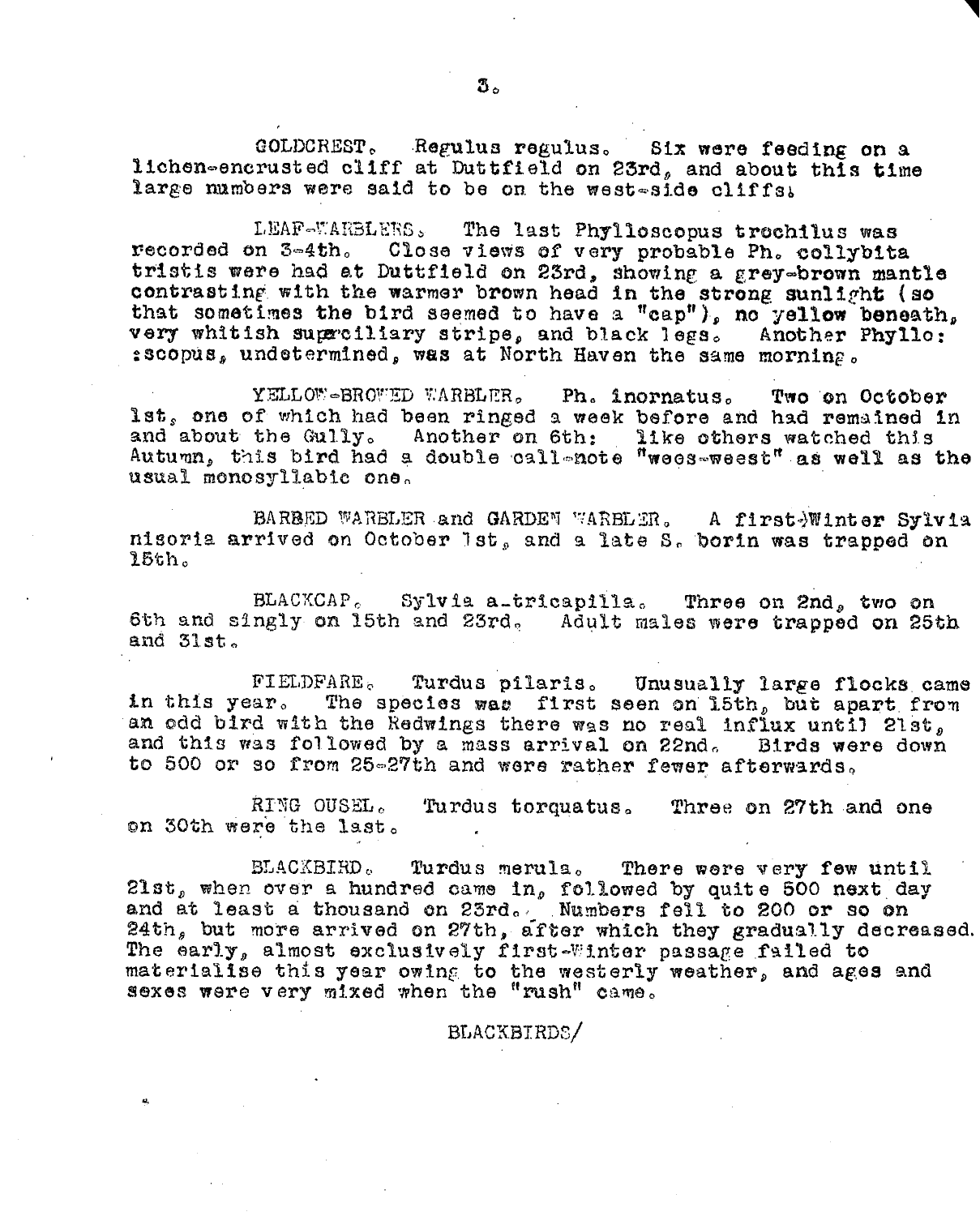| No.<br>Prapped.<br>Date.                                                                                                                                                                | Ad.<br>male.      | $Ad$ .<br>female.                       | lst W.<br>$m$ ale.                                                   | lat W.<br>female.                    |
|-----------------------------------------------------------------------------------------------------------------------------------------------------------------------------------------|-------------------|-----------------------------------------|----------------------------------------------------------------------|--------------------------------------|
| 20 <sub>2</sub><br>$12 - 20. x.$<br>VJ<br>21. x.<br>43<br>22.7.<br>33<br>23. x.<br>11<br>24.5x<br>16<br>25. x.<br>17<br>26. x.<br>32<br>27. x.<br>19<br>$28 - 29. x.$<br>188<br>Totals. | 5<br>2<br>6<br>30 | ີງ<br>?<br>8<br>59<br>6<br>8<br>3<br>35 | 3<br>$\hat{z}$<br>$\mathbf{1}$<br>12<br>3<br>3<br>3<br>12<br>6<br>61 | 13<br>97<br>6<br>20<br>17<br>4<br>61 |

WHEATEAR. An Oenanthe oe. oenanthe was trapped on 17th and a solitary Wheatear was on the hill on 24th.

Pratincola rubetra. Last on the 5th. For WHINCHAT. a note on a STOVECHAT see para. 3.

Phoenicurus phoenicurus. Very scarce this REDSTART. A female on 6th was the last. Autumn.

A flycatching female BLACK REDSTART. Ph. Ochrurus. was urged into the Gully Trap on the afternoon of 3lst.

Two on 23rd See para. 3. Erithacus rubecula. ROBIN. really began the Autumn movement; there were twenty on 25th and well over fifty in the main trapping-areas on each of the next two days, decreasing afterwards.

Fair Isle birds were singing up to 23rd. A  $\rm{WREN}$   $\sim$ migrant Troglodytes t. troglodytes, recognised by its very pale underparts and low weight (8.33 g. compared with 12.21 g. average for local birds) was trapped on 25th.

One Hirundo rustica, October 8th; ono **HIRUNDIMES.** Delichon urbica on 10th.

OTLS. A number of Asio flammeus and A. otus came in with the Blackbirds, Woodcocks, etc. from 23rd, for the most part remaining on the hill. A Short-ear was discovered sitting inside the Dyke Trap early on 23rd, but managed to get away as we closed two Long-ears, which sought a resting-place in the Gully Trap in: on October 30th and November 6th, were less fortunate.

e.

MERLIN/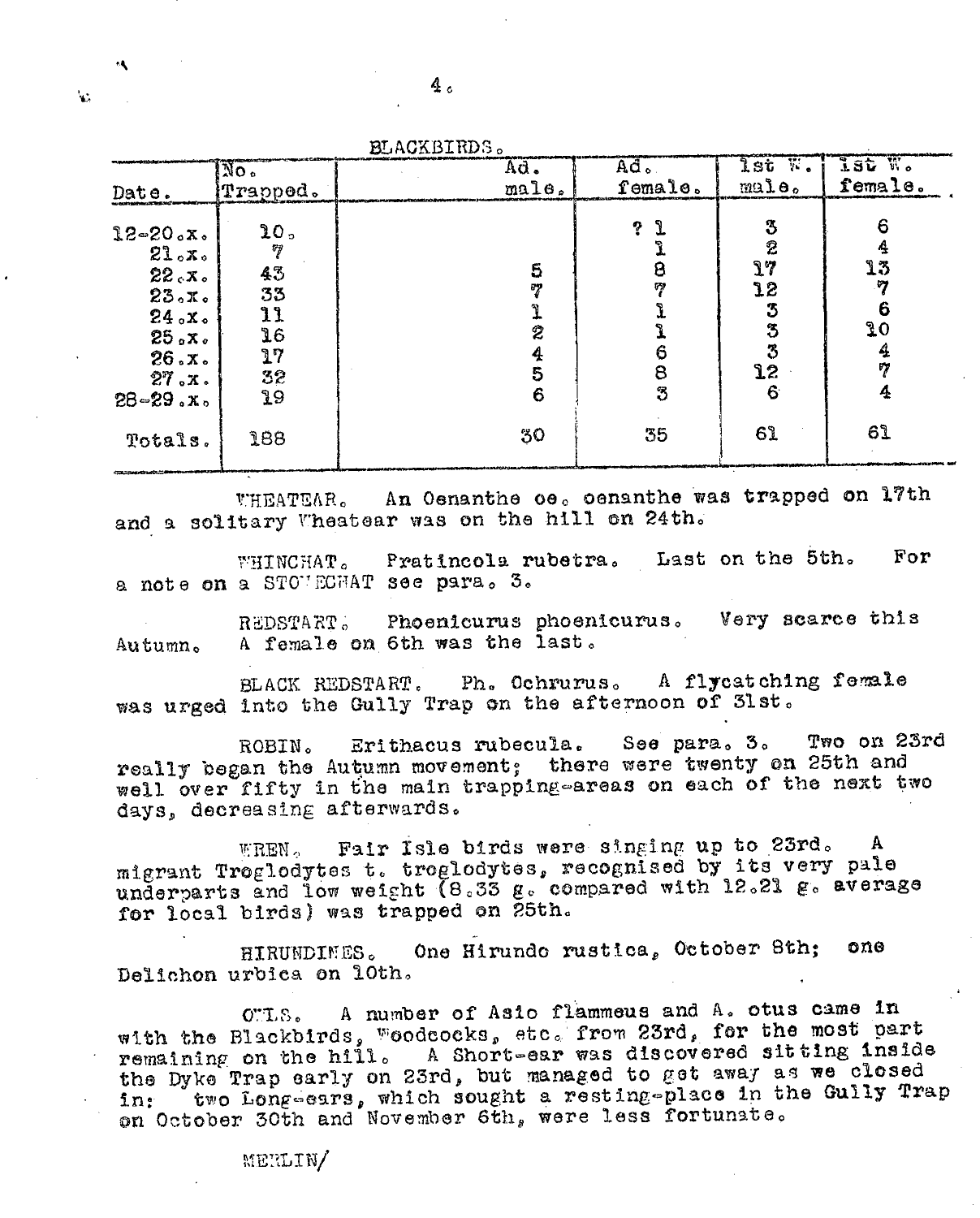MERLIN Falco columbarius. Two or three on most days, and sixor more on 14th, 18th and 20-21st.

KESTREL. Falco tinnunculus. One or two daily from 4-14th, and one 17-18th, carrying what looked like a Starling.

Circus sp. A Hen-harrier was seen on 14th HAREIER. and a brown harrier of sorts on 31st.

SPARROW-HATK. Accipiter nisus. Female, 22-23rd, and males 25th and 27th, were trapped.

Cygnus cygnus. A few daily from 8-12th, WHOOPER SWAN. ten on 10th. Parties of three and five were observed flying north on 18th.

GREY GEESE. Anser sp. Skeins of 25 birds on 8th; 5 and 11 on 18th; also 28, 12 and 10 on 21st. Six Branta geese were flying a little apart from the first flock.

DUCKS. Anas platyrhyncha and A. penelope were fairly regular passage-migrants. There was a drake Aythya fuligula on 3rd, three Bucephala clangula (common at this pedod in Shetland) on 21st, and a female Clangula hyemalis on 12th. Eiders, Somateria mollissima, were displaying vigorously on the sea off Funniquoy on October 16th.

FULMAR. Fulmarus glacialis. Gannets, Sula bassana, and Fulmars were moving south in numbers east of the island on 16th. Two Fulmars were at the cliffs on 24th and others were back on their ledges on 31st.

CLAVONIAN GREBE. Podiceps auritus. One of three on North Haven from 10-12th was showing remains of Summer plumage. Singly, 17th and 21st.

A Columba palumbus on 13th, and C. cenas on 15th DOVES. Twenty C. livia - an unusually high number for Fair and  $20 - 21$ st. Isle  $\sim$  were seen on 9th and 14th.

woodcock. Seolopax rusticola. A few, 21-22nd, some 30 birds 23-24th, and over 300 next day. There were few on 26th, and again over 300 on 27-28th. One ringed and released on the evening of 25th was shot on the west side of the island in the late after: :noon of 27th.

SNIPE. Capella gallinago. Regular, and especially numerous during the Woodcock rushes. One with the characteristics ຽ $\mathcal{L}$ 

 $\mathbf{A}$ 

٤.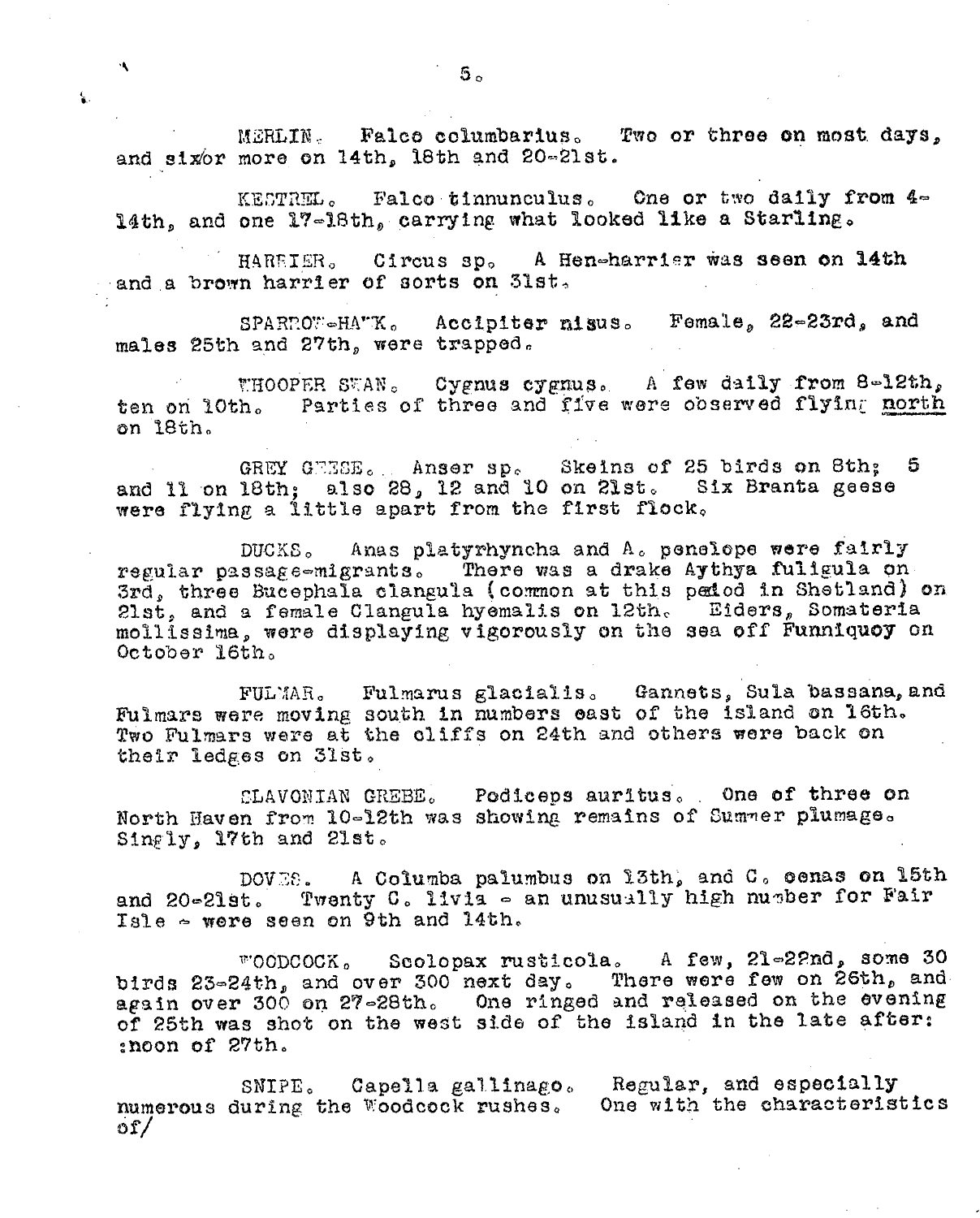of the bird described as "Eseroensis" was trapped in Vaadal on 17th. Two Limnocryptes minimus were reported 18th and two on 22nd.

PURPLE SANDPIPER. Calidris maritima. Strangely rare. One on the 3rd, three on 19th. There was a KNOT, C. canutus, on  $5th.$ 

About 40-50 birds until REDSHANKS. Tringa totanus. mid-month, rather fewer afterwards.

GLAUGOUS GULL. Larus hyperboreus. Adults on 16th and 22nd, immatures on 17-18th and 25th. Two "oatmeal" birds among the Herring-gulls at North Haven on 31st were no bigger than their companions and perhaps Larus glaucoides. A TERN sp. was seen on  $6th.$ 

WATER RAIL. Rallus aquaticus. First seen on 12th. There was an immigration on 15th when three were trapped and others seen, especially along the Gilsetter Burn at dusk. Four were seen each day 16-17th and three on 24th.

MOORHEN. Gallimila chloropus. Adults on 5th and 16th. a young bird 19-20th.

#### $\mathcal{Z}_{\mathsf{c}}$ November Migrants,  $\sim$  South Shetland.

L. S. V. Venables visited Kergord Plantation and vicinity from November 1-4th, and found a Yellow-browed Warbler feeding in the Larch and Soruce Trees. There were a few Goldcrests, Robins, Redwings, Fieldfares and Bramblings, about a hundred Chaffinches, and other species as follows:

Carrion Crow, Corvus corone, 1st; 27 Jackdaws (the spec:<br>tes breeds in this area); female or juvenile Rustic Bunting,<br>Emberiza rustica, lst; Grey Wagtail, Motacilla cinerea, lst and 3rd; male Blackcap, 1st; Sparrow-hawks, one on ist and two on 3rd;<br>flock of 13 Herons, lst; flocks of Curlew, Numenius arquata, Lapwing, Vanellus vanelius, and Golden Plover, Pluvialis apricaria.

At Dunrossness on November 5th a male Rustic Bunting was waiting in the Venables' garden to welcome them home. The bird was<br>also there on 6th. "One call is a tswick note much like a Gorn or Yellow Bunting but considerably quieter. The other call doubles it into tswillick, and, in my experience of buntings, is characteristic".

A Hen-harrier was around Spiggie from November 2-7th.

L

٩.

37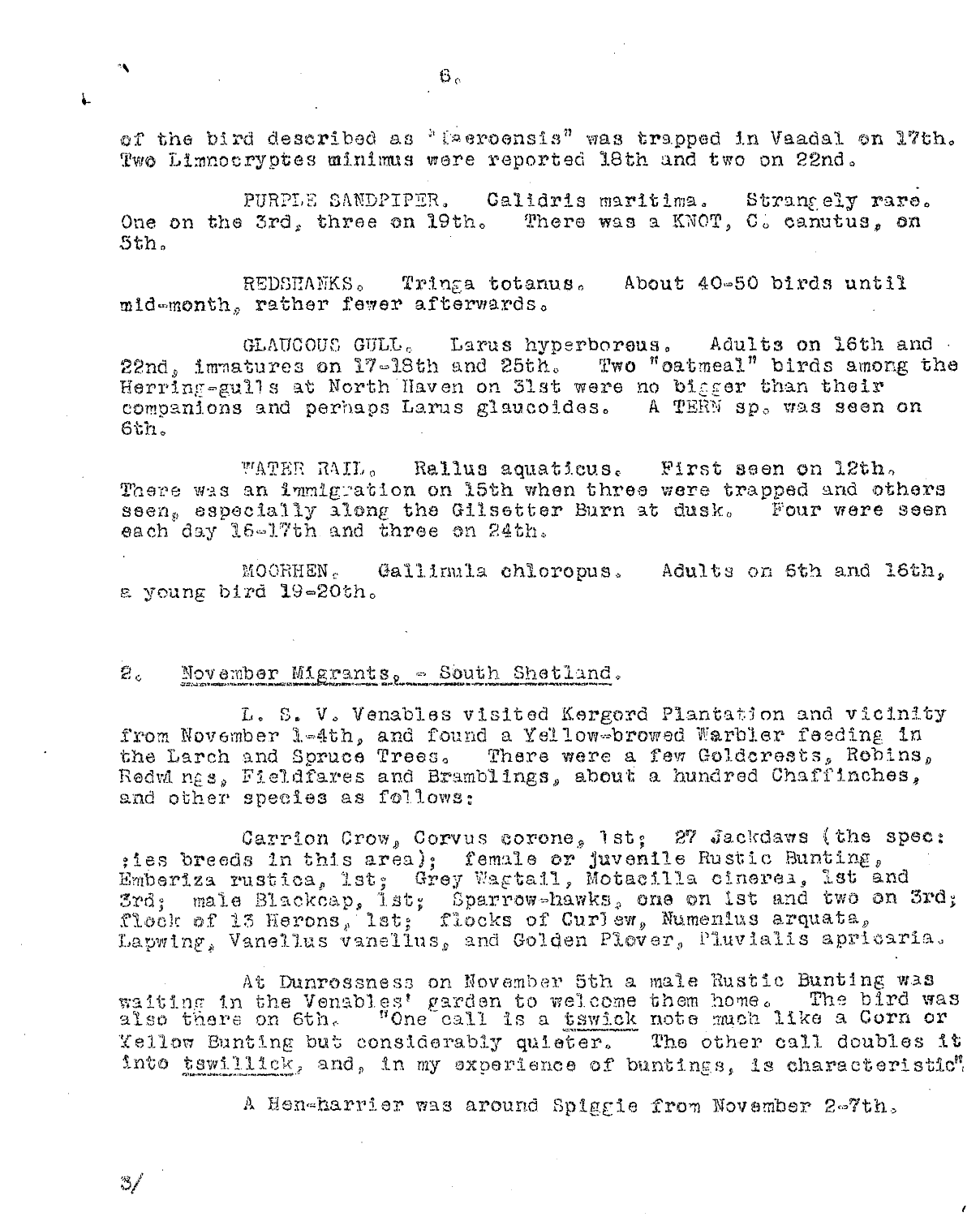### さ。 Birds from nor thewest Scotland.

 $\mathbb{Y}$  .

"Its an ill wind that blows no good!" Even the southwesterly gales of late September and early October brought some interesting visitors to Fair Isle. Ian Walker of the South Light: :house, when bird-watching on Ward Hill on September 30th. saw a Stonechat which he described as very reddish beneath. There had been a S<sup>w</sup>e gale on 27-28th veering west and moderating slowly on A female Stonechat, in all probability the same bird, was  $29th.$ seen in the village the following morning and later in the day was trapped at the Haa. It was compared in the lab. with skins of Saxicola torquata rubicola, in fresh plumage, and S. t. hibernans. It was nothing like the former and had darker brown fringes above and more richly reddish underparts than the British birds. No skins of S. t. theresae were available, but the trapped bird's affinities would seem to be with that form rather than with the British race. Colorimeter readings were taken, and may assist later in confirming this view.

There was a westerly gale all day on October 2nd. A Song Thrush, trapped early on the 3rd, was compared in the lab. with skins of Turdus ericetorum philomelos (Fair Isle, Oct. 1948), Turdus e. hebridensis (Barra, April 1912), and Turdus e. ericetorum. The last were badly foxed and valueless from a taxonomic point of the upper-parts of the trapped bird, however, were not at views all a match with the greyish-clive of the Continental bird, but much more nearly approached thos of the hebridensis specimen in depth of colour, though this again was slightly redder, due to cabinet change. The underparts were heavily spotted and the breast strongly suffused with buff. but matched most nearly the underparts of the ericetorum material. Again, although the comparative m terial was quite inadequate for a conclusive opinion as to race, there is good evidence that the bird originated in the north-west British area and not the Continent.

A Robin, the first of the Autumn, caught in the Yeoman net on October 6th, was compared with skins of Erithacus rubecula the British race,  $\overline{ }$  the second record only of this form at Fair Isle.<br>(One was captured on April 17th, 1950). There had been a southerly gale the previous day. The bird was caught in the sheltered cabbage garden at Springfield, which it was sharing with a Song-Thrush, a Fair Isle Wren, a Yellow-browed Warbler, and two Greenland Redpolls,  $\circ$  a cosmopolitan array!

#### 4. Bird-ringing Summary.

久.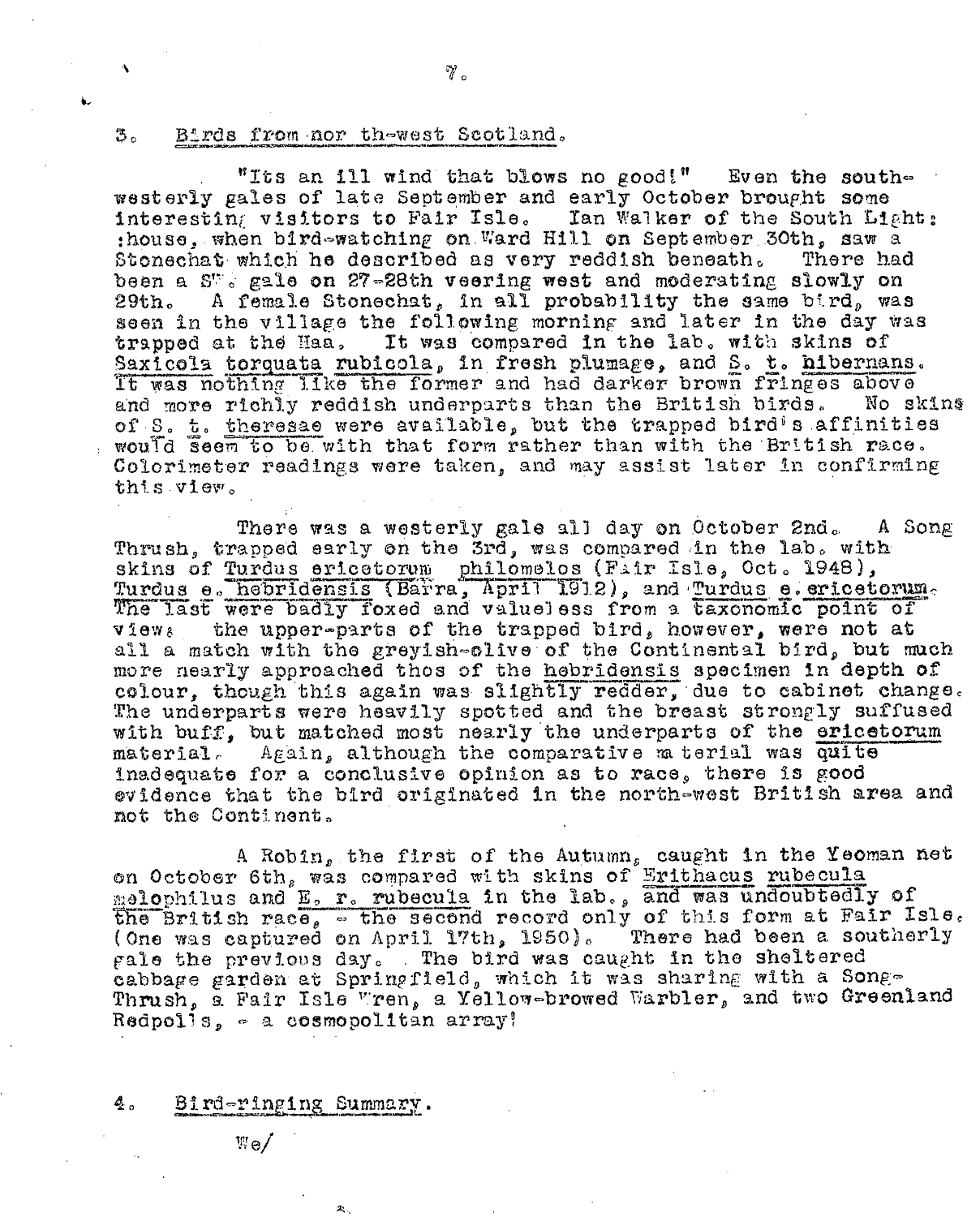We ringed a total of 2,390 birds of 78 different species: this figure includes 23 birds of 5 species not obtained at Fair Isle which I ringed when on a week's holiday in Unst. For Fair Isle we have, therefore, 2,367 birds of 73 species, representing an increase of 574 birds and 10 species over 1949. The main individual totals were:

| Starling      | 404 | Redwing        | 93  |
|---------------|-----|----------------|-----|
| Blackbird     | 321 | Chaffinch      | 56  |
| Uheatear      | 321 | Robin          | 56  |
| Twite         | ាទល | Willowewarbler | 53  |
| Rock Pipit    | 370 | Garden Warbler | 46  |
| Meadow Pipit  | 124 | Skylark        | 45  |
| House Sparrow | 118 | Arctic Skua    | 36. |

Pied Flycatcher and Wren (34 each), Herring Gull (26), Common Redstart and Water Rail (15 each), Blackcap, Whinchat and Shag (14 each), White Wagtail and Fulmar (13 each).

Some of the rare or unusual species ringed include:

Siskin (3), Scarlet Grosbeak, Red-breasted Flycatcher (2), Grey Wagtail  $(3)$ , Greenish Warbler, Yellow-browed Warbler  $(2)$ , Reed Warbler, Marsh Warbler (2), Grasshopper Warbler (2), Black Redstart (2), Bluethroat (3), Wryneck, Long-eared Owl, Teal and Little Auk.

Birds of prey captured when themselves driving small birds into our traps were,  $\approx$  5 Merling 3 Sparrow-hawks and a Kestrel.

#### Rscoveries of Ringed Birds.  $5^{\circ}$

 $\mathbf{r}_\mathrm{in}$ 

STARUNG. A female trapped in a Potter at North Haven on October 25th, 1948, was found dead about "arch 20th, 1950, near<br>Trowsd, Norway. (Of 7 birds caught in the same Potter on the same day, two were again trapped at North Haven in October and December a year later; and a third was retrapped there in mid-July 1949. Another caught in the same Potter October 24th, 1948, was found dead near Fraserburgh, Aberdeenshire, on March 24th, 1949. An astonishing misture of returns from two days' trapping of the one flock!)

STARLING. One of a brood of four nestlings ringed on June 7th, 1949, was found dead on board a Grimsby trawler in the North Sea (Lat. 54 N., Long. 4 E.) on October 31st, 1950.

# SKYLARK/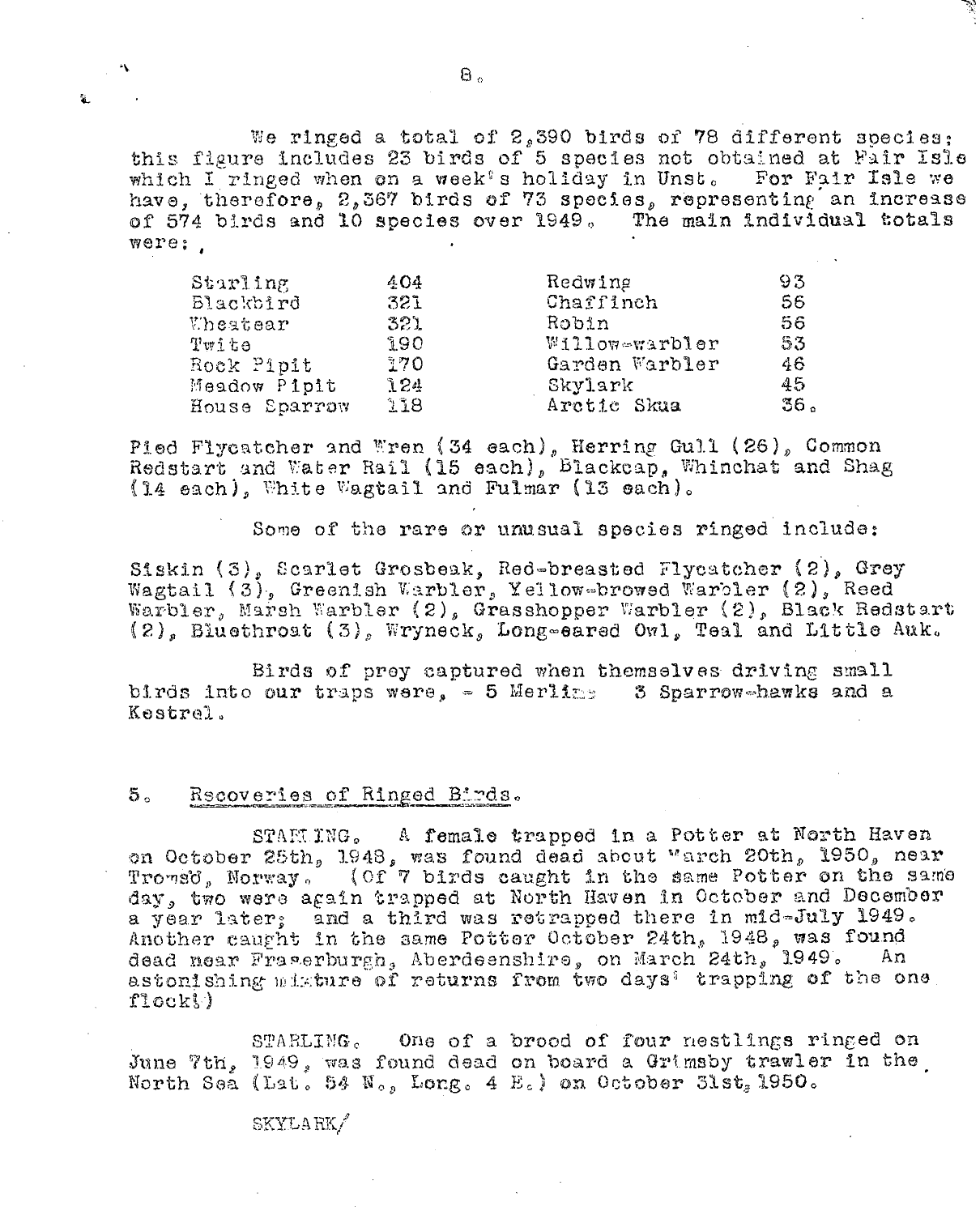SKYLARK. One caught in a corn-baited Potter Trap at Upper Stoneybrake croft on March 17th, 1950, was caught (and subse: : quently released) by Keeper Stewart at the Bell Rock Lighthouse, Angus, on the night of October 10-11th, 1950.

MEADOW PIPIT. One taken in the Dyke Trap on September 9th, 1950, was killed by a boy at Punta Galea, Bilbao, North Spain, on October 8th. When trapped its weight was 16.7 g., so it was almost certainly a migrant at Fair Isle.

BLACKCAP. An adult male, caught in the Mill Trap on October 25th, was found dead at the Police Station, St. Margaret's Hope, South Ronaldshay, Orkney, on November 6th.

## Notes from a Redwing Diary.  $6<sub>c</sub>$

 $\ddot{\bullet}$ 

Ŀ,

October 6th. Three musicus Redwings trapped to-day, and at the low average of 59 g. they must be migrants from overseas. Wind SSE. yesterday veering SW. at night, strong. There were 80 Redwings yesterday but only 20 or so to-day.

Only one Redwing seen and trapped, and at October 8th. 58.66 g. almost certainly a migrant from overseas. But where from? The wind has been SW. for the past three days.

October lith. The first coburni have come down from "Breast, eyestripe and sides of head strongly suffused  $I$ celand. with buff; under tail=coverts dark brown suffused bufflsh; legs dark". Wing 120, weight 70, 2 g. A bird at the Haa was probably coburni but no description of plumage is available: wing 121, weight 69.98 g. Only a dozen birds were seen to-day. Wind SW. yesterday, veering NW. and increasing to 5.

October 13th. Three from Scandinavia this morning, averaging 63.14 g. About 50 birds "in". Wind southerly yesterday but SE. from 3 a.m.

October 14th. Took three Redwings in the Dyke Trap at 0700 when a Merlin passed over. They and four others trapped before breakfast were all musicus and fresh arrivals from across the sea, judging by their average weight of 57.57 g. One was the light: sest of the Autumn at 48.82 g. Later in the morning one was trapped at 67.81 g., the heaviest of the day and perhaps not a newcomer, the nearest approach being 63.67 g. Wind SE. all yester: : day and over a thousand birds here this morning.

 $0$ ctober $/$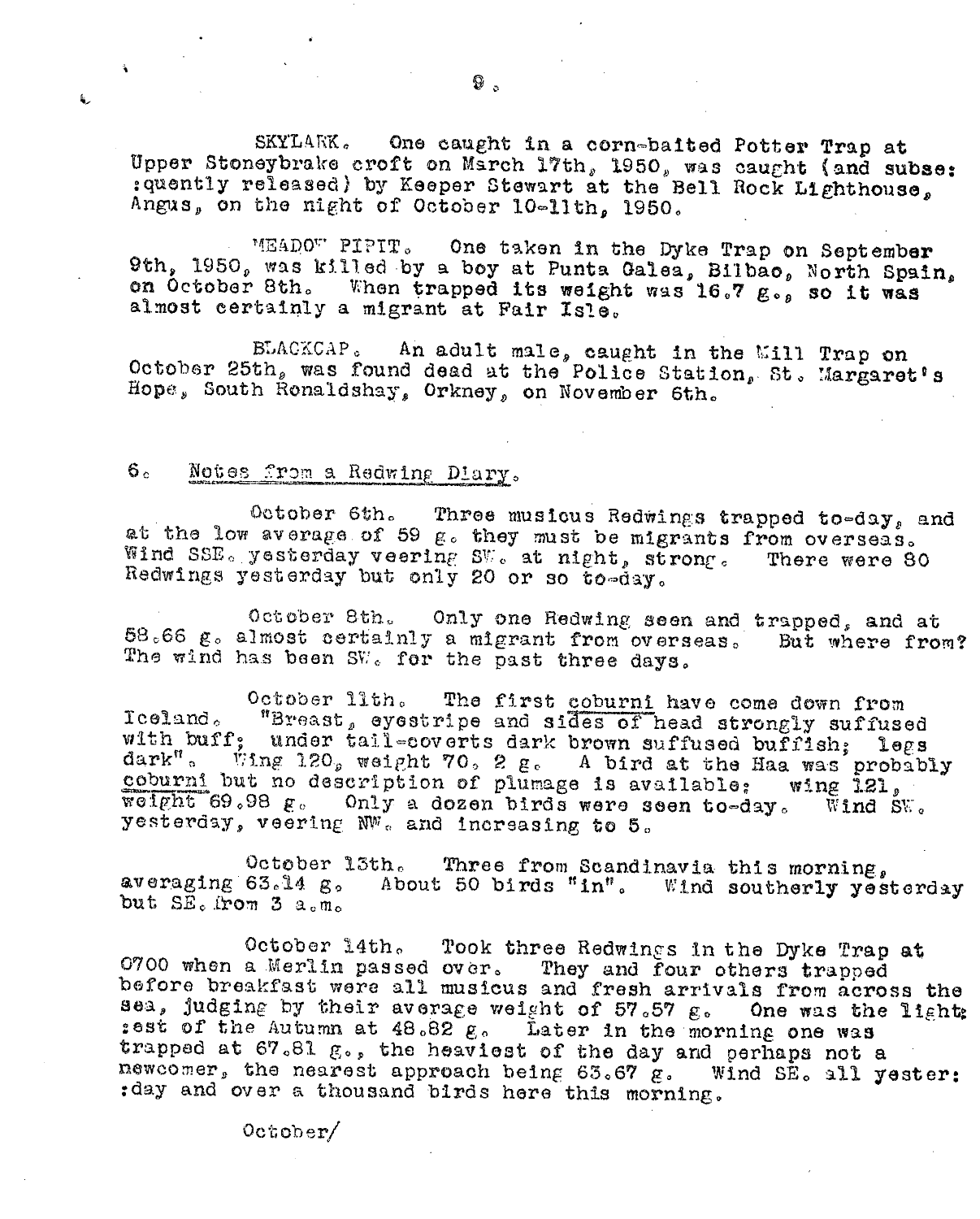$\mathbf{v}$ 

Ġ.

Seven again to-day, apparently from October 15th. all musicus, wings 112.5 to 117.5 (but one 122).  $0$  $V$  $0$  $Y$  $S$  $0$  $9$  $3$  $3$  $2$ Average weight 60.18 g. Heaviest 68.56 g. - may not be a new arrival, the nearest approach being 63.7 g. The heavy bird had the under tail-coverts almost immaculate, like yesterday's stock, and not heavily marked as in this-morning's arrivals. The longwinged bird, musicus on plumage characters, was trapped at 73.48 g. and must have been on the isle some time. Wind SW. all yesterday and to-day: Redwings still abundant, but many have gone out.

October 16th. Wind continues SW. Three Redwings taken to-day were musicus and averaged only 54.54 g., which suggests a long, hard struggle to get here against a contrary wind.

Quite a mixture to-day! A musicus at October 17th. 56.89  $\epsilon$ . suggests a new arrival from overseas despite a strong SW. wind. Another musicus at 72.75 g. has doubtless been here some time and a third weighed 63.61 g. Two coburnl were taken at 63.78 g. (low for coburni, wing 121.5) and 70.02 g. (wing 123) out of a small flock which spent most of the day at the head of the Both had much buffish suffusion on the breast and lighter  $Gully_c$ portions of the head, the buff extending as a faint wash down the centre of the belly. Only a hundred or more birds to-day.

October 18th, Only coburni, five in all. Four were between 71-74 g. and one at 80.25 g. Wings 117.5 to 124. There was a westerly gale yesterday, veering NW. early to-day: perhaps fifty birds were on the isle.

October 19th. Five musicus averaged 69.41 g., which strongly suggests an influx from Shetland of birds which have been there some days. One had wing 108.5 (carefully checked!) - right outside the Handbook range and the shortest I have seen - and anther 112; three were big birds with wings 119, 120, 121 (but no suggestion of coburni in the plumage). Wind  $N^{m}$ , all yesterday, SW. veering NW. to-day, strong. The movement from Shetland theory is supported by the fact that when The Good Shepherd returned from Grutness last night, between 2300 and 0200 hrs., she had birds with her all the way across, and Redwings were heard passing.

October 21st. Apart from a typical coburni with wing 120, weight 70.53 g., the nineteen Redwings trapped to-day were all musicus. They were of high weights, average 69.52 g. and one wonders if they are again here mainly ex Shetland. But there has been a good deal of movement overnight, - numbers of Blackbirds, Fieldfares, Woodcocks and Skylarks have come in, and skeins of geese passed by this morning. So the Redwings may well have come direct from Scandinavia, in which case I can only suppose that  $th$ eir $/$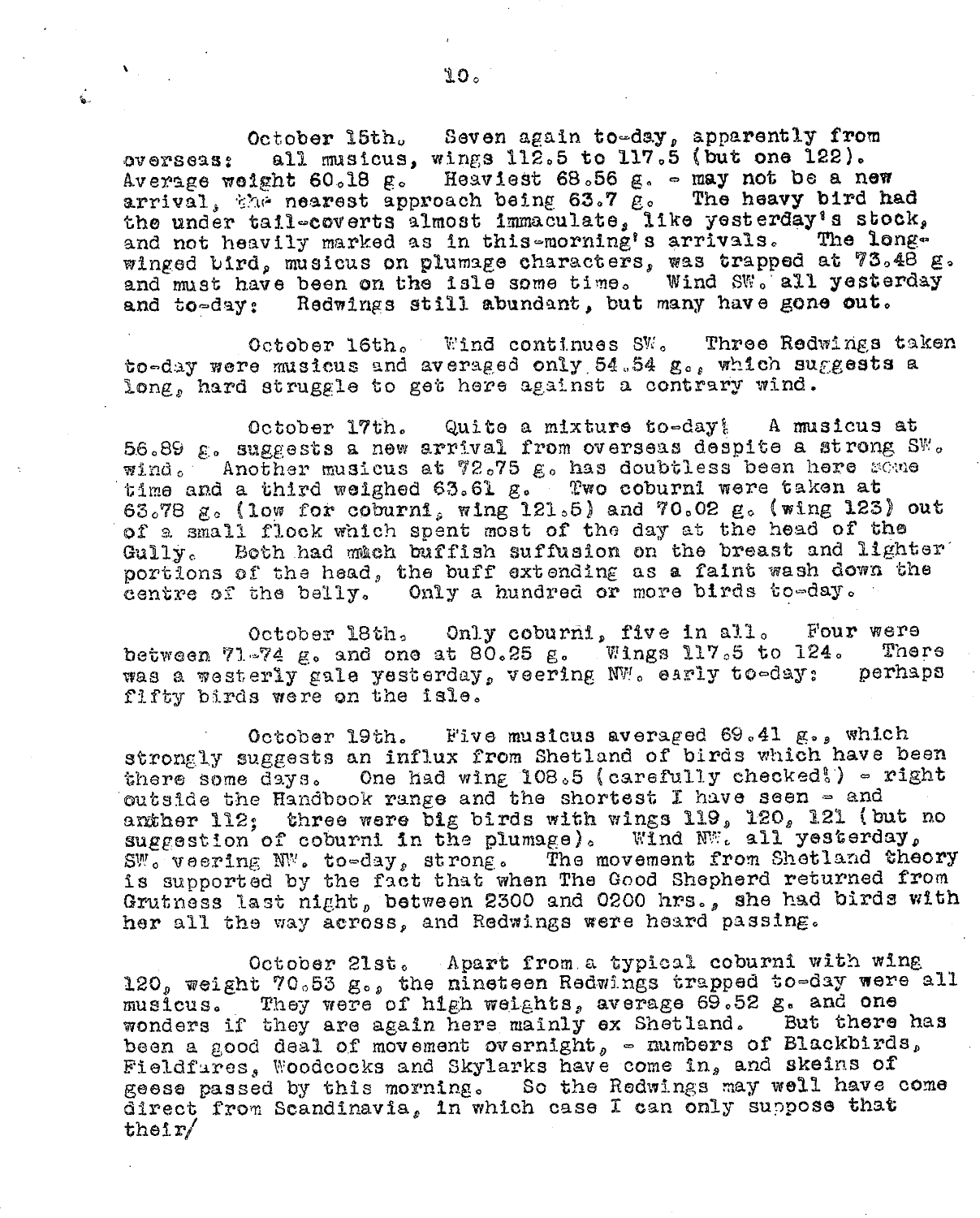their high average weight is due to the fact that the night was calm and that such wind as there was would assist them. The wind yester, :day veered from NW. to NE. (2) and was from the east at force 1 all An injured (? wired) coburni was brought in, a splendid night. example with a strong buffish suffusion over the clouded breast and very dark, buff-washed under tail coverts, but the wing only 118.5. Redwings entered the Schedule at a thousand or so to-day.

Six musicus, average 68.74, - again high, October 22nd. if the birds have come from overseas. One bird was as much as Wind SE. all yesterday and SSE. force 3 at night. 74. g. Αn incredible number of Redwings here to-day, - perhaps five thousand.

A coburni, wing 122, at 88.23 g. has October 23rd. obviously been on the isle some time, and is our heaviest Autumn Redwing yet. One of the Loelanders trapped on 17th was taken again to-day, showing a weight increase of 9.67 g. in the week. About a thousand of yesterday's birds remain.

October 51st. Two new musicus at  $63.72$   $g_0$  and  $61.06$   $g_0$ with wings 124 and 112 respectively. I looked long enough at the 124 bird but there was nothing in the plumage to suggest Icelandic It is the biggest "common" Redwing yet. orisin.

This season's measurements put the wing-length range at 108.5 to 124 for musicus, and 117.5 to 124 for coburni.

The average weight of 67 musicus during 0 tober is 68.93 g and of 15 coburni  $74.02\ \mu$ , a difference of about 5 g.

#### ້" . Great Saltee Island.

 $\mathbf{C}_1$ 

The results obtained from the Autumn visit of Major R. F. Ruttledge and John Weaving to Great Saltee Island (see Bulletin No. 4, para. 1 B), appear as an Appendix to this Bulletin.

This visit took place between September 27th and October lith, and Ruttledge writes "we were unfortunate in having strong westerly winds most of the time: we suspected that winds from this quarter would be bad from a migration point of view and our suspic: : ions were more or less borne out by the records".

Earlier, from August 19-21st, the same party, with the addition of John Barlee, had visited the island, and had found very little of interest in the way of migration.

Autumn/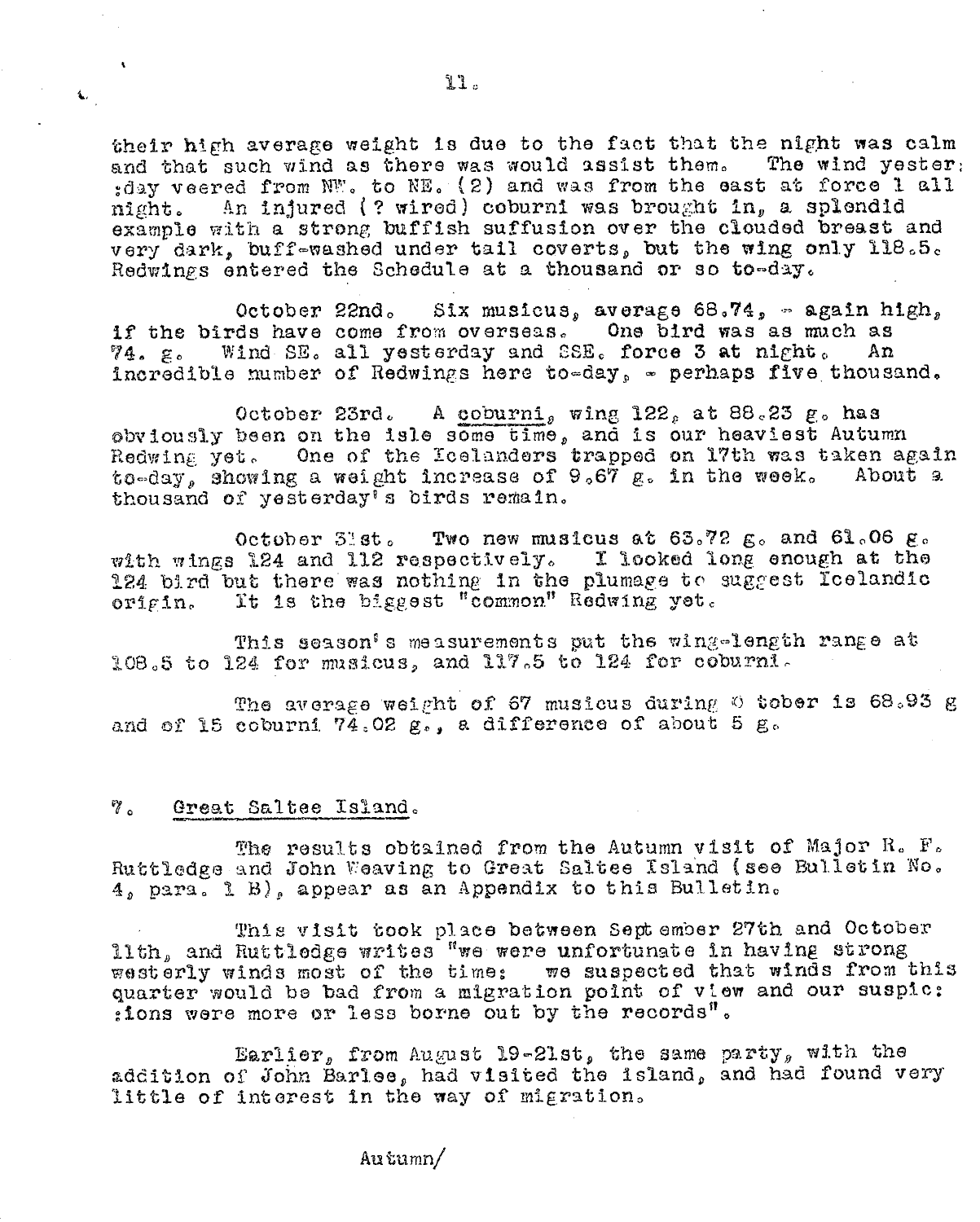Autumn Migration, Great Saltee Island.

#### Contributed  $by$

#### John Weaving. and R. F. Ruttledge

#### $\mathbf{1}$ Visits.

 $\mathbf{r}$ 

 $\mathbf{L}$ 

Visits were made from August 19-21st (R. F. R., J. W. and John Barlee) and from September 27th=October 11th (R. F. R. and  $J_{o}$   $\nabla_{o}$  ).

### $2<sub>o</sub>$ Weather.

Blue sky Wind S. or SSW. force 2=4. August 19-21st. and cloud, good visibility.

September 27-30th. Wind between W. and S., force 5 on Some fog 27-28th and early 30th, otherwise 27th moderating later. Overcast. fair to good visibility.

Wind W. or NW. force  $4-5$ . Blue sky and October 1-2nd. cloud, good visibility.

Wind S. or SW., gale on 4th, moderate October 3-5th. visibility.

Wind W. or SW. generally (NW. gale on October 6-11th. afternoon of 8th; SW. gale afternoon of lOth). Visibility good; blue sky and cloud mostly.

## Schedule of Species. З.,

September.

October.

|                                          | 27 | 28 | 29               | 30.            |            |   | 3    | Ą. | $\overline{5}$          | 6  |             | 8       | 9.     | 1 Oi            | $\mathfrak{u}$ |  |
|------------------------------------------|----|----|------------------|----------------|------------|---|------|----|-------------------------|----|-------------|---------|--------|-----------------|----------------|--|
| <b>EINNET</b><br>Carduelis<br>cannabina. | 4  |    | 15               |                | 35         |   | 3    |    | 19                      |    | 53 35 13 15 |         |        | 20 <sup>°</sup> | $25 N$ .       |  |
| SKYLARK Alauda<br>arvensis.              | 4  |    | 201100           |                | $\epsilon$ |   | 2 13 |    | 3 100                   | 30 |             | 25 40   | 6      | ଅ               | $200$ $N_c$    |  |
| MEADOW PIPIT Anthus<br>pra -- tensis.    | 30 |    | 100 300          |                |            |   |      |    | 70 100 50 50 50 100 100 |    |             | 50   30 | 25  10 |                 | 50 M           |  |
| WAGTAILS Motacilla<br>alba subsp.        |    | ı  | 5                | $\mathbf{L}$   |            |   | ۹.   |    |                         |    | 5           | 77      |        |                 |                |  |
| GOLDCREST Regulus<br>regulus.            |    |    | L                | J.             |            |   |      | ı  |                         |    | Ĵ.          | 2       |        |                 |                |  |
| WILLOW-WARBLER Ph.<br>trochilus.<br>max1 | 2  |    | $\boldsymbol{S}$ | 2 <sub>1</sub> |            | 2 |      |    |                         |    |             |         |        |                 |                |  |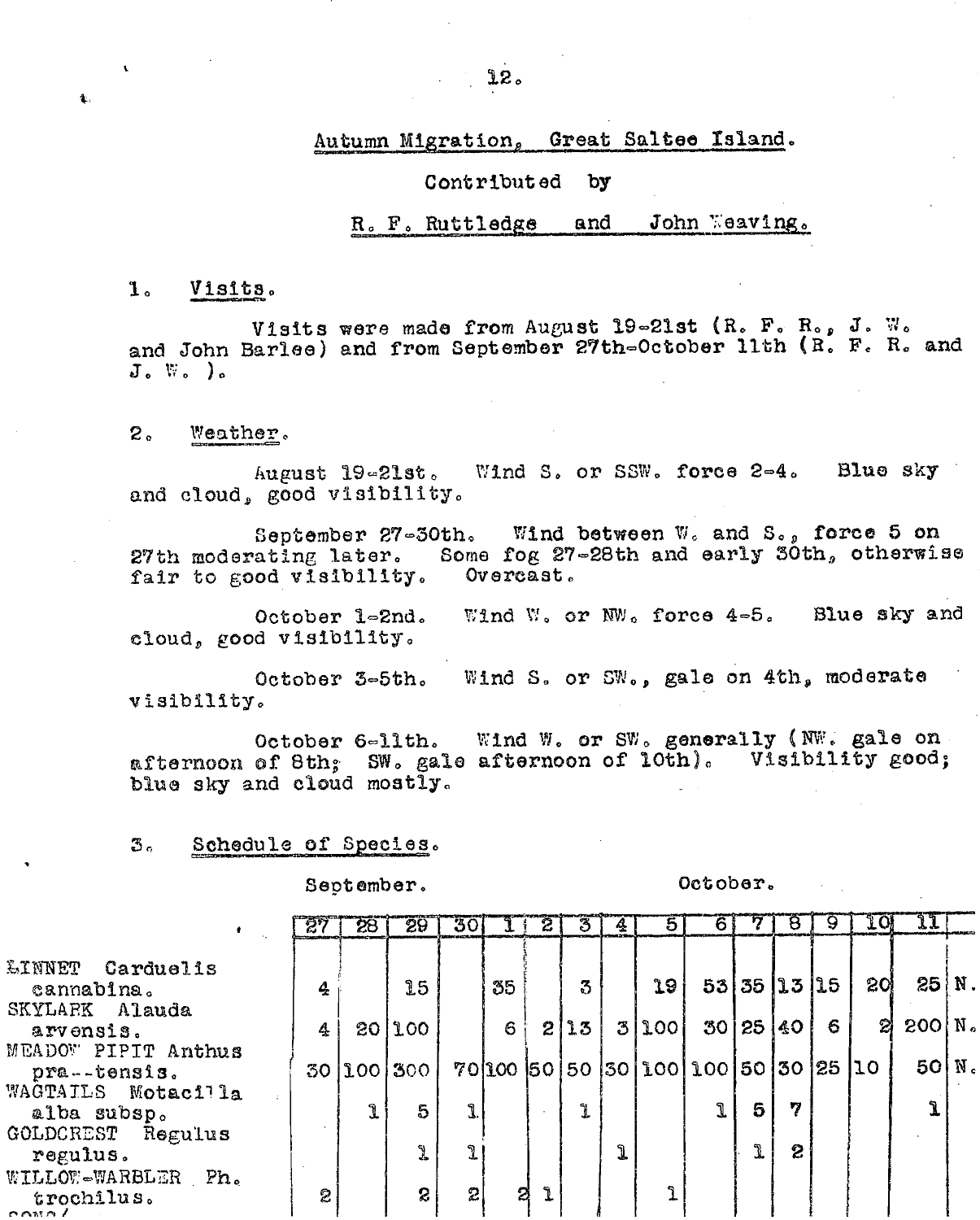## Schedule of Species (Contd.).  $3<sub>e</sub>$

 $\ddot{\phantom{0}}$ 

 $\overline{a}$ 

September.

October.

 $\mathbf{v}$ 

|                                       | 271                  | 281            | -29            | 30           | Ίł             | 21              | 3                 | $\overline{4}$       | $5^{\circ}$    | $\overline{6}$          | 71                 | 78 I            | ত্ত্ব           | TOI            | IJ        |                  |
|---------------------------------------|----------------------|----------------|----------------|--------------|----------------|-----------------|-------------------|----------------------|----------------|-------------------------|--------------------|-----------------|-----------------|----------------|-----------|------------------|
| <b>ECUHIT-ONOS</b><br>Turdus          |                      |                |                |              |                |                 |                   |                      |                |                         |                    |                 |                 |                |           |                  |
| ericetorum.                           | $\mathbb{R}$         |                | $\overline{c}$ |              |                |                 | 1                 |                      | Ĺ              |                         |                    |                 | 2               | $\mathbf{1}$   | 20        |                  |
| BLACKBIRD<br>Turdus                   |                      |                |                |              |                |                 |                   |                      |                |                         |                    |                 |                 |                |           |                  |
| merula.                               | 12                   | 12             | 20             | 10           | 10             | 22              | $\frac{1}{2}$     | 3                    | $5\phantom{1}$ | 6                       | 11                 | 10 <sup>1</sup> | 6               | $\mathcal{I}$  | <b>LO</b> |                  |
| WHEATEAR Oenanthe                     |                      |                |                |              |                |                 |                   |                      |                |                         |                    |                 |                 |                |           |                  |
| cenanthe.                             | $\boldsymbol{\eta}$  | 4              | $\overline{c}$ | $\mathbf{z}$ | $\theta$       | 7               | $\boldsymbol{4}$  | 3                    | $\mathbf{h}$   | $\overline{\mathbf{5}}$ | $\boldsymbol{4}$   | $\ddot{4}$      | $\mathbf{2}$    | $\mathbf{I}$   |           |                  |
| STONECHAT Saxicola                    |                      |                |                |              |                |                 |                   |                      |                |                         |                    |                 |                 |                |           |                  |
| torquatus.                            | 2                    | $\mathbf{2}$   | 5              | $\ddot{z}$   | 3              | $\mathbf{z}$    | $\overline{4}$    | 4                    | 4              | 4                       | 4                  | 5 <sup>1</sup>  | $3\overline{3}$ | $\overline{2}$ | 3         |                  |
| SWALLOW Hirundo                       |                      |                |                |              |                |                 |                   |                      |                |                         |                    |                 |                 |                |           |                  |
| rustica.                              |                      | 9              | 100            | 20           | 50             | 9 <sup>°</sup>  |                   | 10 <sup>°</sup>      | 25 50          |                         | $\frac{1}{2}$      |                 |                 |                |           | $\rm N_{\circ}$  |
| HOUSE MARTIN Delichon                 |                      |                |                |              |                |                 |                   |                      |                |                         |                    |                 |                 |                |           |                  |
| urbica.                               |                      |                | 5              | $\mathbf{c}$ | 6              |                 |                   |                      |                |                         |                    |                 |                 |                |           |                  |
| SAND MARTIN Riparia                   |                      |                |                |              |                |                 |                   |                      |                |                         |                    |                 |                 |                |           |                  |
| riparia.                              | $\mathbf{I}$         | 3              |                |              | L              |                 |                   |                      |                |                         |                    |                 |                 |                |           | $\rm\,M_{\odot}$ |
| MERLIN Falco                          |                      |                |                |              |                |                 |                   |                      |                |                         |                    |                 |                 |                |           |                  |
| columbarius.                          |                      |                |                | L            | ľ              | ı               | L                 | $\mathbf{\hat{L}}$   | $\mathbf{L}$   | Ĵ.                      | $\mathcal{D}$      | $\mathbf{T}$    | Ĺ               |                |           |                  |
| KESTREL Falco                         |                      |                |                |              |                |                 |                   |                      |                |                         |                    |                 |                 |                |           |                  |
| tinnunculus.                          | $\mathbf{I}$         | $\mathbf{L}$   | $\overline{2}$ | $\mathbf{r}$ | $\overline{c}$ | Ĵ.              | $\mathbf{r}$      | $\mathbf{R}$         | Ĺ              | Ï.                      | $\frac{\infty}{4}$ | Ĵ.              | Ĩ               |                |           |                  |
| HERON<br>Ardea                        |                      |                |                |              |                |                 |                   |                      |                |                         |                    |                 |                 |                |           |                  |
| cinerea.                              | $\mathbf{I}$         | Ĵ.             | Ĵ.             |              |                |                 |                   |                      |                |                         |                    |                 |                 |                |           |                  |
| MALLARD Anas                          |                      |                |                |              |                |                 |                   |                      |                |                         |                    | Ĵ,              |                 |                |           |                  |
| platyrhyncha.                         | 3.2                  | $\overline{c}$ | $\mathcal{P}$  | 5            | 40             | $\mathcal{L}_k$ |                   | $\mathbf{I}$         |                |                         | $3^{\circ}$        |                 |                 |                |           |                  |
| GANNET Sula                           |                      |                |                |              |                |                 |                   |                      | $\Theta$       |                         | 5!17!              | 16              | $\mathbf{S}$    | 10             |           | $\mathbb{N}_c$   |
| bassana.                              | $\mathbf{L}$         | 25             | 3              | L            | 3              |                 |                   | 22 10 10             |                |                         |                    |                 |                 |                |           |                  |
| CURLEY.<br>Numenius                   |                      |                |                |              | 20             |                 |                   | 30 25 25 20 20 10 10 |                |                         |                    |                 | 1.5             | 15             |           | $2 \mid M_c$     |
| arquata.                              | 10                   | 15             | 10             | 15           |                |                 |                   |                      |                |                         |                    |                 |                 |                |           |                  |
| <b>WHIMBREL N.</b>                    | Ĵ.                   | $\mathbb{R}$   | L              |              | J              |                 | $2^{\frac{1}{2}}$ | ユー                   | $\mathbf{S}$   | 2!                      | $\mathbf{L}$       | $\mathbf{r}$    | Î               | Ĺ              |           | 3   N.           |
| phaeopus.                             |                      |                |                |              |                |                 |                   |                      |                |                         |                    |                 |                 |                |           |                  |
| SNIPE Capella                         | $\frac{1}{\sqrt{2}}$ |                |                | 1            | Ľ.             |                 | J.                |                      |                |                         |                    |                 | Ĵ               |                |           |                  |
| gallinago.                            |                      |                |                |              |                |                 |                   |                      |                |                         |                    |                 |                 |                |           |                  |
| TURNSTONE Arenaria                    | 15                   |                |                | $\ddot{z}$   |                | $\overline{2}$  | $6\phantom{1}$    | i15                  | 6              | 8                       |                    |                 | 3               | $\overline{3}$ |           | $P\vert N.$      |
| înterpres.<br>GOLDEN PLOVER Pluvialis |                      |                |                |              |                |                 |                   |                      |                |                         |                    |                 |                 |                |           |                  |
|                                       |                      |                | 3              | 1B           | 5              |                 |                   |                      | Ĵ.             |                         |                    |                 |                 |                |           |                  |
| apricaria.<br>TERN<br>Sterna macrura/ |                      |                |                |              |                |                 |                   |                      |                |                         |                    |                 |                 |                |           |                  |
| hirundo.                              | L                    | $\mathbf{r}$   |                |              |                |                 |                   | $\mathbf{r}$         |                | Ĩ.                      |                    |                 |                 |                |           |                  |
| LESSER BLACKBACK<br>Larus             |                      |                |                |              |                |                 |                   |                      |                |                         |                    |                 |                 |                |           |                  |
| fuscus.                               | 5 <sub>1</sub>       | 3              | Ĺ              | Ĵ.           |                | $\overline{c}$  | ı                 |                      |                |                         |                    |                 | ı               |                |           | N.               |
|                                       |                      |                |                |              |                |                 |                   |                      |                |                         |                    |                 |                 |                |           |                  |

N. - see "Notes on Species".

## $4<sub>o</sub>$ Motes on Species.

JACKDAW. Corvus monedula. Cliff-breeders are not resident on the isle in Autumn. Occasional parties spent the early  $morn1n\epsilon/$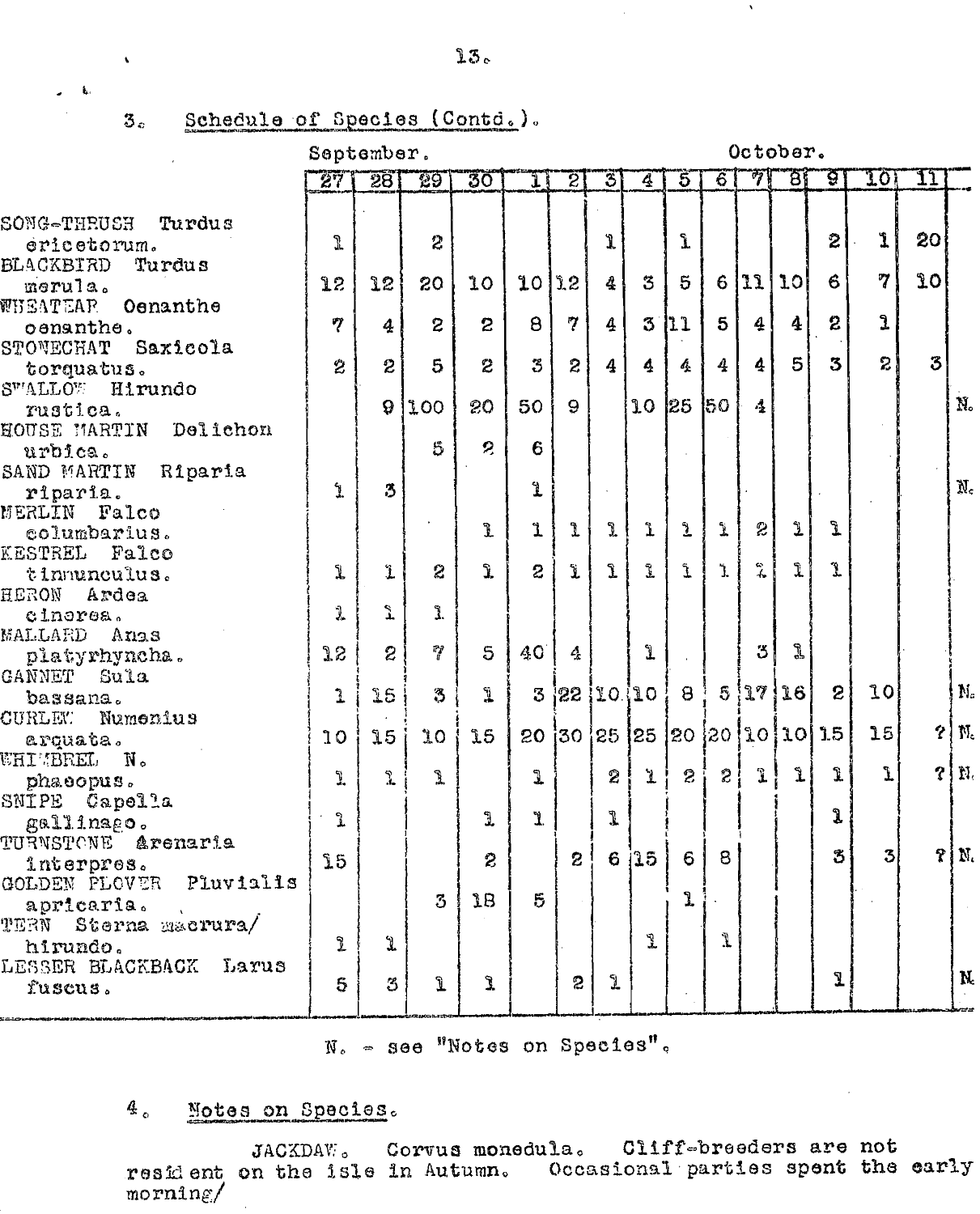morning there, returning to the mainland before noon.

£Ć.

Those visiting the island did so in the early LINGET. morning and manbers became negligible before noon; undoubtedly migrants.

LAPLAND BUNTING. Calcarius lapponicus. One, October lst, fifth record for Ireland.

SKYLARK. Small parties of up to 20 arrived from 8 a.m. until noon, after which very few were seen. They arrived from No, NE., ENE., and two birds came in from S. Parties left the island<br>flying S., SS"., W. by S., SW., E. and NE. These birds set a nice problem as to whether they are immigrants, emigrants, passagemigrants, or perhaps all three. On October lith, when we left the island, there was considerable movement; numbers had passed over the island by 9.30 a.m., and very many small parties were seen flying in a westerly direction parallel to the South Wexford coast from one to two miles offshore. (See "Skylark Migration in SE. Ireland", Brit. Birds, 43: 265).

MEADOW PIPIT. Arrived in small parties from NE. and E., leaving to S, and SW. Movement was in the early morning, except on October 6th (when the early morning was wet), when it continued throughout the day.

GREY WAGTAIL. Motacilla cinerea. Singly on September  $27th$  and  $29th.$ 

CHIFFCHAFF. Phylloscopus collybita. Cne, October 3th. A Phylloscopus warbler was also seen on 6th.

Acrocephalus schoenobaenus. Four on SEDGE WARBLER. August 20th and eleven on 21st.

Two, August 20th, and WHITETHROAT. Sylvia communis. five on 21st. Singly, October 5-6th.

Erithacus rubecula. There were three in song  $\mathtt{ROBIN}$  . each day during the August visit (the species does not breed), and up to fifteen on most days in September-October. We are not certain whether all or a proportion of those seen are Winter visit: sors to the island or passage migrants. Some appeared to be occupying territory, as the same ringed Robins were to be found in the same places daily.

Prunella modularis. Some times up to HEDGE SPARROW. 15 in September-October: the same remarks as given under ROBIN apply to this species.

SWALLOW/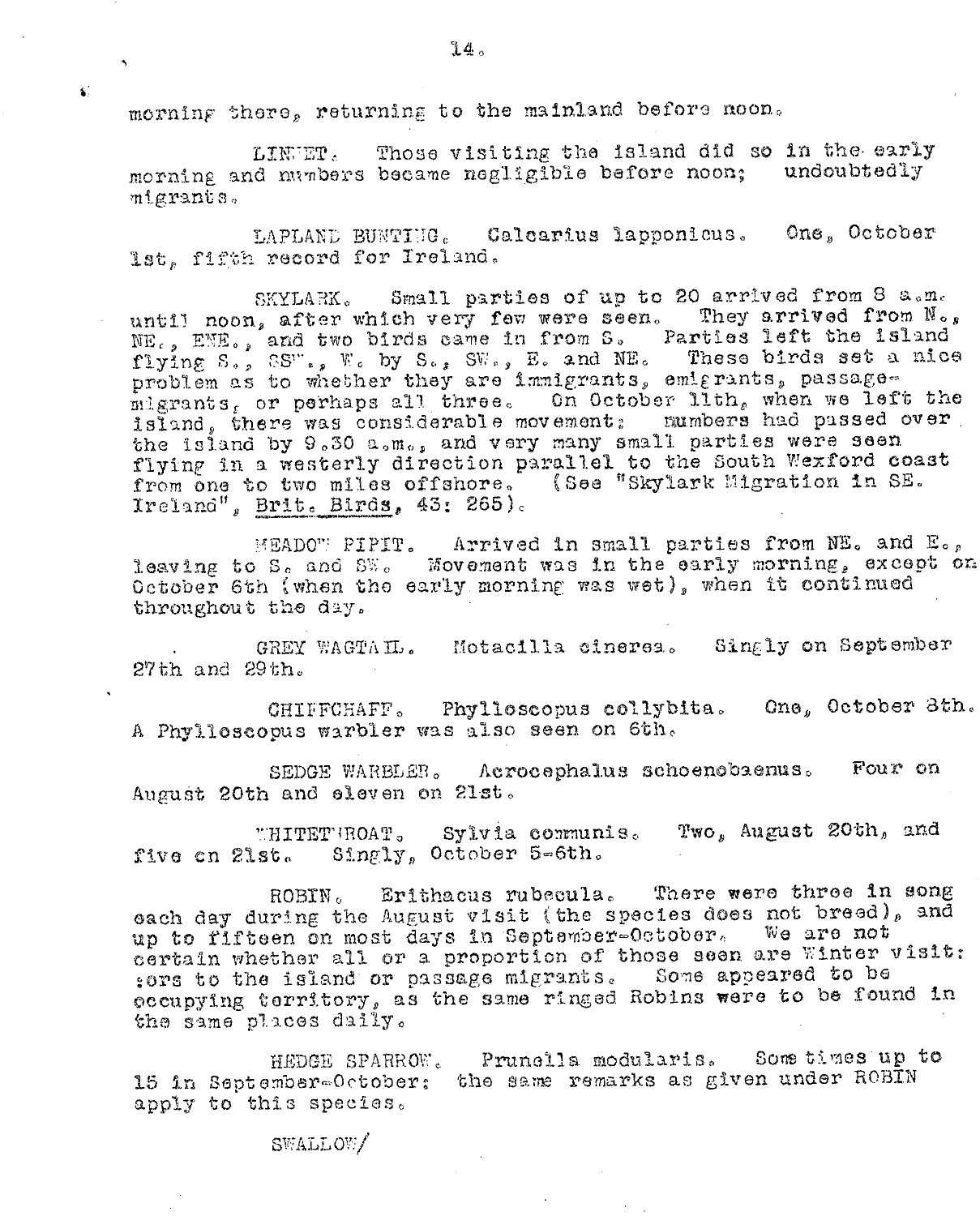SWALLOW. One of the few species obviously migrating August 20-21st. On 20th a party of five left the island (wind S.4) and flew N. until lost to view, 11 a.m. On 21st only a few were seen until towards evening, when ten arrived from SW. Earlier, a few had passed the island flying S. During the later visit birds arrived from N. and NE. and left flying S. and SW. One came in from S., crossed the island, and flew on northwards.

SAND MARTIN. On August 21st a single bird flew S. Later in the day four were seen flying N.

SHORT-EARED OWL. Asio flammeus. One, September 30th.

SPARROW HAVK. Accipiter nisus. One, September 30th and October 1st.

GANNET. Two young were reared this year. First Winter birds were seen accompanying adults on September 28th, October 2nd and 5th. One first-Winter bird was seen alone September 28th and October 8th. All birds were proceeding westwards.

FULMAR. Fulmarus glaciatis. Seven of the birds noted in Spring had fledglings in August. The decrease which has taken place since 1947 may well be due to predation by Gulls, which have been observed taking eggs.

TURTLE DOVE. Streptopelia turtur. One, October 7th.

Curlew. The most seen was 40 on August 21st.

WHIMBREL. Three each day, August visit.

TURNSTONE. Nineteen, August 20th, and 25 next day.

COMMON SANDPIPER. Actitis hypolencos. Five on August 19th, three on 20th and two next day.

RINGED PLOVER. Charadrius hiaticula. Two each day, August 20-21st: one on September 27th.

LAPWING. Venellus vanellus. Seven on August 20th.

BLACK-HEADED GULL. Larus ridibundus. Singly, August 21st and September 29th.

LESSER BLACKBACK. Single birds were seen from time to time flying SW. About a dozen were present in August.

RAZORBILL/